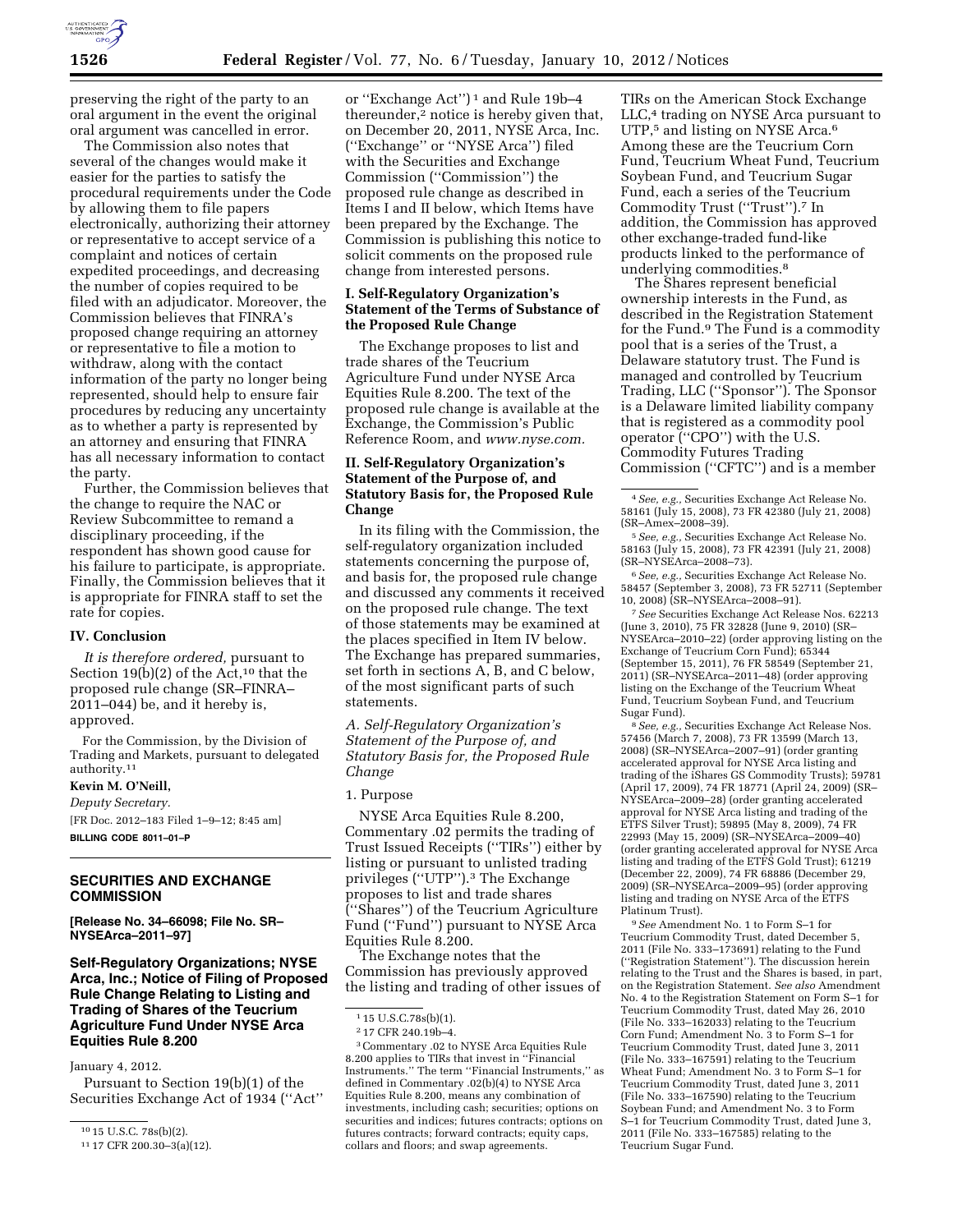of the National Futures Association. The Bank of New York Mellon (''Custodian'' or ''Administrator'') is the custodian, transfer agent and administrator for the Fund. Foreside Fund Services, LLC (''Distributor'') is the distributor for the Fund's Shares.

### Teucrium Agriculture Fund

According to the Registration Statement, the investment objective of the Fund is to have the daily changes in percentage terms of the Shares' net asset value (''NAV'') reflect the daily changes in percentage terms of a weighted average (''Underlying Fund Average'') of the NAVs per share of four other commodity pools that are series of the Trust and are sponsored by the Sponsor: The Teucrium Corn Fund, the Teucrium Wheat Fund, the Teucrium Soybean Fund and the Teucrium Sugar Fund (collectively, ''Underlying Funds'').10 The Fund seeks to achieve its investment objective by investing under normal market conditions 11 in the publicly-traded shares of each Underlying Fund so that the Underlying Fund Average will have a weighting of 25% for each Underlying Fund, and the Fund's assets will be rebalanced, generally on a daily basis, to maintain the approximate 25% allocation to each Underlying Fund. The Fund does not intend to invest directly in futures contracts (''Futures Contracts'') or other Commodity Interests (as defined below), although it reserves the right to do so in the future, including if an Underlying Fund ceases operations or if shares of an Underlying Fund cease trading on the Exchange.

According to the Registration Statement, the investment objective of each Underlying Fund is to have the daily changes in percentage terms of its shares' NAV reflect the daily changes in percentage terms of a weighted average of the closing settlement prices for certain Futures Contracts for the commodity specified in the Underlying Fund's name. (This weighted average is referred to herein as the Underlying Fund's ''Benchmark,'' the Futures Contracts that at any given time make up an Underlying Fund's Benchmark

are referred to herein as the Underlying Fund's ''Benchmark Component Futures Contracts,'' and the commodity specified in the Underlying Fund's name is referred to herein as its ''Specified Commodity''). Specifically, the Teucrium Corn Fund's Benchmark is: (1) The second-to-expire Futures Contract for corn traded on the Chicago Board of Trade (''CBOT''), weighted 35%, (2) the third-to-expire CBOT corn Futures Contract, weighted 30%, and (3) the CBOT corn Futures Contract expiring in the December following the expiration month of the third-to-expire contract, weighted 35%. The Teucrium Wheat Fund's Benchmark is: (1) The second-to-expire CBOT wheat Futures Contract, weighted 35%, (2) the third-toexpire CBOT wheat Futures Contract, weighted 30%, and (3) the CBOT wheat Futures Contract expiring in the December following the expiration month of the third-to-expire contract, weighted 35%. The Teucrium Soybean Fund's Benchmark is: (1) The second-toexpire CBOT soybean Futures Contract, weighted 35%, (2) the third-to-expire CBOT soybean Futures Contract, weighted 30%, and (3) the CBOT soybean Futures Contract expiring in the November following the expiration month of the third-to-expire contract, weighted 35%, except that CBOT soybean Futures Contracts expiring in August and September will not be part of the Teucrium Soybean Fund's Benchmark because of the less liquid market for these Futures Contracts. The Teucrium Sugar Fund's Benchmark is: (1) The second-to-expire Sugar No. 11 Futures Contract traded on ICE Futures U.S. ("ICE Futures"),<sup>12</sup> weighted 35%, (2) the third-to-expire ICE Futures Sugar No. 11 Futures Contract, weighted 30%, and (3) the ICE Futures Sugar No. 11 Futures Contract expiring in the March following the expiration month of the third-to-expire contract, weighted 35%.

Each Underlying Fund seeks to achieve its investment objective by investing under normal market conditions in Benchmark Component Futures Contracts or, in certain circumstances, in other Futures Contracts for its Specified Commodity. In addition, and to a limited extent, an Underlying Fund also may invest in exchange-traded options on Futures Contracts for its Specified Commodity and in swap agreements 13 based on its

Specified Commodity that are cleared through a futures exchange or its affiliated provider of clearing services (''Cleared Swaps'') in furtherance of the Underlying Fund's investment objective. Once position limits or accountability levels on Futures Contracts on an Underlying Fund's Specified Commodity are reached, each Underlying Fund's intention is to invest first in Cleared Swaps based on its Specified Commodity to the extent practicable under the position limits or accountability levels applicable to such Cleared Swaps and appropriate in light of the liquidity in the market for such Cleared Swaps, and then in contracts and instruments such as cash-settled options on Futures Contracts and forward contracts, swaps other than Cleared Swaps, and other over-thecounter transactions that are based on the price of its Specified Commodity or Futures Contracts on its Specified Commodity (collectively, ''Other Commodity Interests,'' and, together with Futures Contracts and Cleared Swaps, ''Commodity Interests''). According to the Registration Statement, by utilizing certain or all of these investments, the Sponsor will endeavor to cause each Underlying Fund's performance to closely track that of its Benchmark.

The Underlying Funds seek to achieve their investment objectives primarily by investing in Commodity Interests such that daily changes in the Underlying Fund's NAV will be expected to closely track the changes in its Benchmark. Each Underlying Fund's positions in Commodity Interests will be changed or ''rolled'' on a regular basis in order to track the changing nature of its Benchmark. For example, several times a year (on the dates on which Futures Contracts on the Underlying Fund's Specified Commodity expire), a particular Futures Contract will no longer be a Benchmark Component Futures Contract, and the Underlying Fund's investments will have to be changed accordingly. In order that the Underlying Funds' trading does not cause unwanted market movements and to make it more difficult for third parties to profit by trading based on such expected market movements, the Underlying Funds' investments typically will not be rolled entirely on that day, but rather will typically be rolled over a period of several days.

<sup>10</sup>Additional information regarding the Underlying Funds is included in the proposed rule changes approved by the Commission for the Underlying Funds and in their corresponding registration statements. *See* notes 7 and 9, *supra.* 

<sup>11</sup>The term ''under normal market conditions'' includes, but is not limited to, the absence of extreme volatility or trading halts in the commodity markets or the financial markets generally; operational issues causing dissemination of inaccurate market information; or force majeure type events such as systems failure, natural or manmade disaster, act of God, armed conflict, act of terrorism, riot or labor disruption or any similar intervening circumstance.

<sup>12</sup>According to the Registration Statement, although sugar Futures Contracts are primarily traded on the ICE Futures, they may also be traded on the New York Mercantile Exchange (''NYMEX'').

<sup>13</sup>According to the Registration Statement, a cleared swap agreement is a standard contract to exchange a periodic stream of payments determined by reference to a notional amount, with one party's

payments determined by reference to a specified price for an underlying asset or index, and the other's determined by reference to the current market price of that asset or index. Cleared swaps may be executed bilaterally or on an exchange or other trading platform, but must be accepted for clearing by a derivatives clearing organization.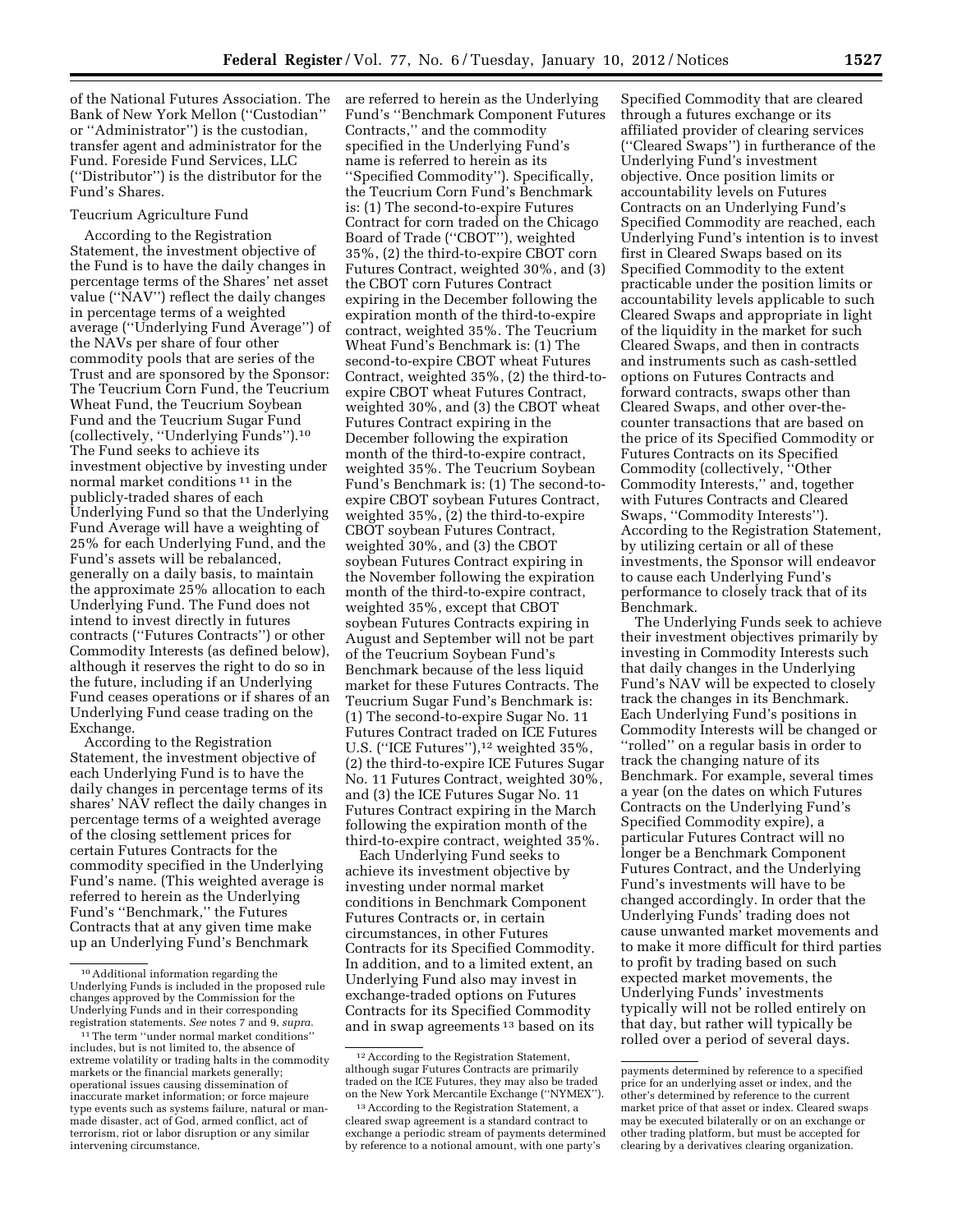Consistent with achieving each Underlying Fund's investment objective of closely tracking its Benchmark, the Sponsor may for certain reasons cause the Underlying Fund to enter into or hold Futures Contracts other than the Benchmark Component Futures Contracts, Cleared Swaps and/or Other Commodity Interests. For example, certain Cleared Swaps have standardized terms similar to, and are priced by reference to, a corresponding Benchmark Component Futures Contract. Additionally, Other Commodity Interests that do not have standardized terms and are not exchange-traded, referred to as ''overthe-counter'' Commodity Interests, can generally be structured as the parties to the Commodity Interest contract desire. Therefore, an Underlying Fund might enter into multiple Cleared Swaps and/ or over-the-counter Commodity Interests related to its Specified Commodity that are intended to exactly replicate the performance of Benchmark Component Futures Contracts of the Underlying Fund, or a single over-the-counter Commodity Interest designed to replicate the performance of its Benchmark as a whole. Assuming that there is no default by a counterparty to an over-the-counter Commodity Interest, the performance of the Commodity Interest will necessarily correlate exactly with the performance of the Underlying Fund's Benchmark or the applicable Benchmark Component Futures Contract.14 The Underlying Funds might also enter into or hold Commodity Interests other than Benchmark Component Futures Contracts to facilitate effective trading, consistent with the discussion of an Underlying Fund's ''roll'' strategy in the preceding paragraph. In addition, an Underlying Fund might enter into or hold Commodity Interests related to its Specified Commodity that would be expected to alleviate overall deviation between the Underlying Fund's performance and that of its Benchmark that may result from certain market and trading inefficiencies or other reasons. According to the Registration Statement, by utilizing certain or all of the investments described above, the Sponsor will endeavor to cause each Underlying Fund's performance to closely track that of its Benchmark.

While the Fund expects to maintain substantially all of its assets in shares of

the Underlying Funds at all times, the Fund may hold some residual amount of assets in obligations of the United States government (''Treasury Securities'') or cash equivalents, and/or hold such assets in cash (generally in interestbearing accounts). The Underlying Funds invest in Commodity Interests to the fullest extent possible without being leveraged 15 or unable to satisfy their expected current or potential margin or collateral obligations with respect to their investments in Commodity Interests. After fulfilling such margin and collateral requirements, the Underlying Funds will invest the remainder of the proceeds from the sale of baskets (as described below) in Treasury Securities or cash equivalents, and/or hold such assets in cash. Therefore, the focus of the Sponsor in managing the Underlying Funds is investing in Commodity Interests and in Treasury Securities, cash and/or cash equivalents. The Fund and Underlying Funds will earn interest income from the Treasury Securities and/or cash equivalents that it purchases and on the cash it holds through the Custodian.

The Sponsor will endeavor to place the Fund's trades in the Underlying Funds and otherwise manage the Fund's investments so that the Fund's average daily tracking error against the Underlying Fund Average will be less than 10 percent over any period of 30 trading days. More specifically, the Sponsor will endeavor to manage the Fund so that A will be within plus/ minus 10 percent of B, where A is the average daily change in the Fund's NAV for any period of 30 successive valuation days, *i.e.,* any trading day as of which the Fund calculates its NAV, and B is the average daily change in the Underlying Fund Average over the same period.16

According to the Registration Statement, the Sponsor employs a ''neutral'' investment strategy intended so that the Fund will track the changes in the Underlying Fund Average and each Underlying Fund will track the changes in its Benchmark regardless of whether the Underlying Fund Average

or Benchmark goes up or down. According to the Registration Statement, the Fund's and Underlying Funds' ''neutral'' investment strategies are designed to permit investors generally to purchase and sell the Fund's Shares for the purpose of investing indirectly in the agricultural commodities market in a cost-effective manner. Such investors may include participants in agricultural industries and other industries seeking to hedge the risk of losses in their commodity-related transactions, as well as investors seeking exposure to the agricultural commodities market. The Sponsor does not intend to operate the Fund or an Underlying Fund in a fashion such that its per share NAV will equal, in dollar terms, the spot price of a unit of a Specified Commodity or the price of any particular Futures Contract.

According to the Registration Statement, the Fund and the Underlying Funds do not intend to limit the size of their offerings and will attempt to expose substantially all of their proceeds to the agricultural commodities market either directly through Commodity Interests or, in the case of the Fund, indirectly through the Underlying Funds. If an Underlying Fund encounters position limits or price fluctuation limits for Futures Contracts and/or Cleared Swaps on U.S. exchanges, it may then, if permitted under applicable regulatory requirements, purchase Other Commodity Interests and/or Futures Contracts listed on foreign exchanges. However, the Futures Contracts available on such foreign exchanges may have different underlying sizes, deliveries, and prices than the Benchmark Component Futures Contracts. In addition, the Futures Contracts available on these exchanges may be subject to their own position limits or similar restrictions. In any case, notwithstanding the potential availability of these instruments in certain circumstances, position limits could force the Fund and the Underlying Funds to limit the number of Creation Baskets (as defined below) that they sell.<sup>17</sup>

#### Calculation of NAV

The Fund's NAV is calculated by taking the current market value of its total assets and subtracting any liabilities. The Administrator will

<sup>14</sup>With respect to the Underlying Funds, the creditworthiness of each potential counterparty will be assessed by the Sponsor. The Sponsor will assess or review, as appropriate, the creditworthiness of each potential or existing counterparty to an overthe-counter contract pursuant to guidelines approved by the Sponsor.

<sup>15</sup>The Sponsor represents that the Fund and Underlying Funds will invest in their applicable Commodity Interests in a manner consistent with their respective investment objectives and not to achieve additional leverage.

<sup>16</sup>According to the Registration Statement, the Sponsor believes that market arbitrage opportunities will cause the Fund's Share price on the NYSE Arca to closely track the Fund's NAV per Share. The Sponsor believes that the net effect of this expected relationship and the expected relationship described above between the Fund's NAV and the Underlying Fund Average will be that the changes in the price of the Fund's Shares on the NYSE Arca will closely track, in percentage terms, changes in the Underlying Fund Average.

 $^{\rm 17}$  With respect to the Fund, there will be no specified limit on the maximum amount of Creation Baskets that can be sold. At some point, however, applicable position limits may practically limit the number of Creation Baskets that will be sold if the Sponsor determines that the other investment alternatives available to the Fund at that time will not enable it to meet its stated investment objective.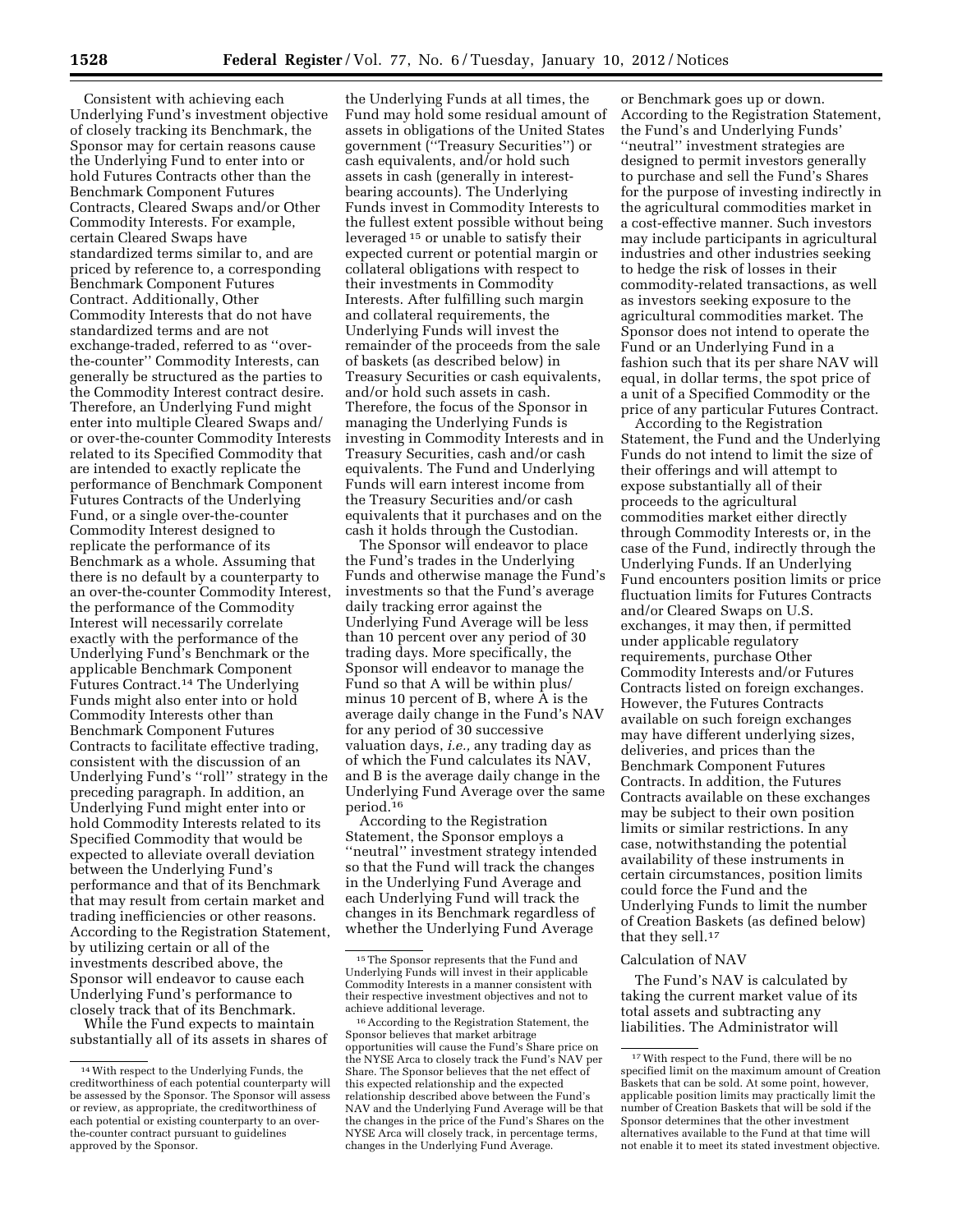calculate the NAV of the Fund once each trading day as of the earlier of the close of the New York Stock Exchange (''NYSE'') or 4 p.m. Eastern time (''E.T.''). The NAV for a particular trading day will be released after 4:15 p.m. E.T.

For purposes of determining the Fund's NAV, the Fund's investments in the Underlying Funds will be valued based on the Underlying Funds' NAVs. In turn, in determining the value of the Futures Contracts held by the Underlying Funds, the Administrator will use the closing price on the exchange on which they are traded. The Administrator will determine the value of all other Fund and Underlying Fund investments as of the earlier of the close of the NYSE or 4 p.m. E.T. The value of Cleared Swaps and over-the-counter Commodity Interests will be determined based on the value of the commodity or Futures Contract underlying such Commodity Interest, except that a fair value may be determined if the Sponsor believes that the Underlying Fund is subject to significant credit risk relating to the counterparty to such Commodity Interest. Treasury Securities held by the Fund or Underlying Funds will be valued by the Administrator using values received from recognized thirdparty vendors (such as Reuters) and dealer quotes. NAV will include any unrealized profit or loss on open Commodity Interests held by each Underlying Fund and any other credit or debit accruing to the Fund but unpaid or not received by the Fund.

### Dissemination of Indicative Fund Value

The Indicative Fund Value (''IFV'') will be calculated by using the prior day's closing NAV per Share of the Fund as a base and updating that value throughout the NYSE Arca Core Trading Session (9:30 a.m. to 4 p.m. E.T.) to reflect changes in the values of the Underlying Funds' shares. Changes in the value of Treasury Securities and cash equivalents will not be included in the calculation of IFV. For this and other reasons, the IFV disseminated during NYSE Arca trading hours should not be viewed as an actual real time update of the NAV.

The IFV for the Fund and each Underlying Fund will be widely disseminated by one or more major market data vendors on a per share basis every 15 seconds during the NYSE Arca Core Trading Session.18 The normal trading hours for Futures Contracts may

begin after 9:30 a.m. and end before 4 p.m. E.T., and there is a gap in time at the beginning and the end of each day during which the Underlying Funds' shares are traded on the NYSE Arca, but real-time trading prices for at least some of the Futures Contracts held by the Underlying Funds are not available. As a result, during those gaps there will be no update to the IFVs of the Underlying Funds and such IFVs, therefore, will be static.

### Creation and Redemption of Shares

The Fund will create and redeem Shares from time to time, but only in one or more ''Creation Baskets'' or ''Redemption Baskets,'' each consisting of 100,000 Shares. The creation and redemption of baskets are made in exchange for delivery to the Fund or the distribution by the Fund of the amount of cash equal to the combined NAV of the number of Shares included in the baskets being created or redeemed determined as of 4 p.m. E.T. on the day the order to create or redeem baskets is properly received.

Authorized Purchasers are the only persons that may place orders to create and redeem baskets. Authorized Purchasers must be (1) either registered broker-dealers or other securities market participants, such as banks and other financial institutions that are not required to register as broker-dealers to engage in securities transactions as described in the Registration Statement, and (2) Depository Trust Company participants.

The total deposit required to create each basket (''Creation Basket Deposit'') is the amount of Treasury Securities and/or cash that is in the same proportion to the total assets of the Fund (net of estimated accrued but unpaid fees, expenses and other liabilities) on the purchase order date as the number of Shares to be created under the purchase order is in proportion to the total number of Shares outstanding on the purchase order date.

The procedures by which an Authorized Purchaser can redeem one or more baskets mirror the procedures for the creation of baskets. On any business day, an Authorized Purchaser may place an order with the Distributor to redeem one or more baskets. Creation and redemption orders must be placed by noon E.T.

The redemption distribution from the Fund will consist of a transfer to the redeeming Authorized Purchaser of an amount of Treasury Securities and/or cash that is in the same proportion to the total assets of the Fund (net of estimated accrued but unpaid fees, expenses and other liabilities) on the

date the order to redeem is properly received as the number of Shares to be redeemed under the redemption order is in proportion to the total number of Shares outstanding on the date the order is received.

The Fund will meet the initial and continued listing requirements applicable to TIRs in NYSE Arca Equities Rule 8.200 and Commentary .02 thereto. With respect to application of Rule 10A–3 under the Act,19 the Trust will rely on the exception contained in Rule 10A–3(c)(7).20 A minimum of 100,000 Shares for the Fund will be outstanding as of the start of trading on the Exchange.

A more detailed description of the Fund, Underlying Funds, fees, Commodity Interests and other aspects of the applicable commodities markets, as well as investment risks, are set forth in the Registration Statement and the registration statements relating to the Underlying Funds and the releases approving the listing and trading of the Underlying Funds.21 All terms relating to the Fund that are referred to, but not defined in, this proposed rule change are defined in the Registration Statement.

Availability of Information Regarding the Shares

The Web site for the Fund (*[www.](http://www.teucriumtagsfund.com) [teucriumtagsfund.com](http://www.teucriumtagsfund.com)*) and/or the Exchange, which will be publicly accessible at no charge, will contain the following information: (a) The current NAV per Share daily and the prior business day's NAV and the reported closing price; (b) the midpoint of the bid-ask price in relation to the NAV as of the time the NAV is calculated (''Bid-Ask Price''); (c) calculation of the premium or discount of such price against such NAV; (d) the bid-ask price of Shares determined using the highest bid and lowest offer as of the time of calculation of the NAV; (e) data in chart form displaying the frequency distribution of discounts and premiums of the Bid-Ask Price against the NAV, within appropriate ranges for each of the four (4) previous calendar quarters; (f) the prospectus; and (g) other applicable quantitative information. The Fund will also disseminate the Fund's holdings on a daily basis on the Fund's Web site.

The NAV for the Fund will be calculated by the Administrator once a day and will be disseminated daily to all market participants at the same time. The Exchange will also make available

<sup>18</sup>Currently, it is the Exchange's understanding that several major market data vendors display and/ or make widely available IFVs published on Consolidated Tape Association (''CTA'') or other data feeds.

<sup>19</sup> 17 CFR 240.10A–3.

<sup>20</sup> 17 CFR 240.10A–3(c)(7).

<sup>21</sup>*See* notes 7 and 9, *supra.*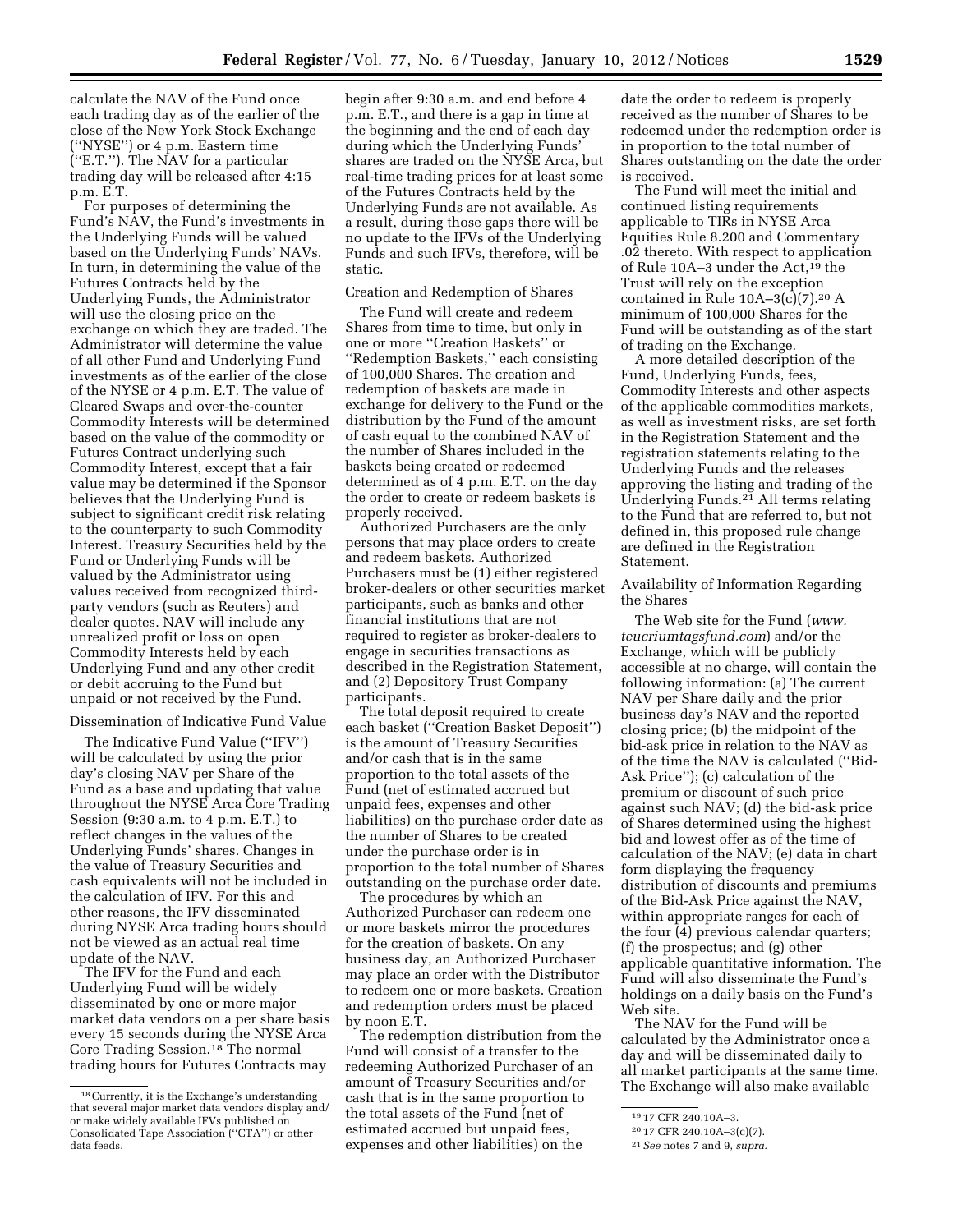on its Web site daily trading volume of each of the Shares and shares of the Underlying Funds, closing prices of the Shares and shares of the Underlying Funds, and the corresponding NAV for the Fund and the Underlying Funds. The closing price and settlement prices of the corn, wheat and soybean Futures Contracts are also readily available from the CBOT, and of sugar Futures Contracts from ICE Futures. In addition, such prices are available from automated quotation systems, published or other public sources, or on-line information services such as Bloomberg or Reuters. Each Benchmark and the Underlying Fund Average will be disseminated by one or more major market data vendors every 15 seconds during the NYSE Arca Core Trading Session of 9:30 a.m. to 4 p.m. E.T. Quotation and last-sale information regarding the Shares and shares of the Underlying Funds will be disseminated through the facilities of the CTA.

The daily settlement prices for the corn, wheat and soybeans Futures Contracts are publicly available on the Web site of the CBOT (*[www.cmegroup.](http://www.cmegroup.com) [com](http://www.cmegroup.com)*) and, for the sugar Futures Contracts, on the Web site of ICE Futures (*[www.theice.com](http://www.theice.com)*). In addition, various data vendors and news publications publish futures prices and data. The Exchange represents that quotation and last sale information for the corn, wheat, soybeans and sugar Futures Contracts are widely disseminated through a variety of major market data vendors worldwide, including Bloomberg and Reuters. In addition, the Exchange further represents that complete real-time data for such contracts is available by subscription from Reuters and Bloomberg. The CBOT and ICE Futures also provide delayed futures information on current and past trading sessions and market news free of charge on their Web sites. The specific contract specifications for such contracts are also available at the CBOT and ICE Futures Web sites, as well as other financial informational sources. The spot price of corn, wheat, soybeans and sugar also is available on a 24-hour basis from major market data vendors.

The Fund will provide Web site disclosure of its portfolio holdings daily and will include the names, quantity, price and market value of shares of the Underlying Funds held by the Fund and other financial instruments, if any, and the characteristics of such instruments and cash equivalents, and amount of cash held in the portfolio of the Fund. In addition, the Underlying Funds provide Web site disclosure of their respective portfolio holdings daily and

include the names, quantity, price and market value of such holdings and the characteristics of such holdings. The Web site disclosure of the portfolio composition of the Fund will occur at the same time as the disclosure by the Sponsor of the portfolio composition to Authorized Purchasers so that all market participants are provided portfolio composition information at the same time. Therefore, the same portfolio information will be provided on the public Web site as well as in electronic files provided to Authorized Purchasers. Accordingly, each investor will have access to the current portfolio composition of the Fund and each Underlying Fund through the applicable fund's Web site.

### Trading Rules

The Exchange deems the Shares to be equity securities, thus rendering trading in the Shares subject to the Exchange's existing rules governing the trading of equity securities. Shares will trade on the NYSE Arca Marketplace from 4 a.m. to 8 p.m. E.T. The Exchange has appropriate rules to facilitate transactions in the Shares during all trading sessions. As provided in NYSE Arca Equities Rule 7.6, Commentary .03, the minimum price variation (''MPV'') for quoting and entry of orders in equity securities traded on the NYSE Arca Marketplace is \$0.01, with the exception of securities that are priced less than \$1.00 for which the MPV for order entry is \$0.0001.

The trading of the Shares will be subject to NYSE Arca Equities Rule 8.200, Commentary .02(e), which sets forth certain restrictions on Equity Trading Permit (''ETP'') Holders acting as registered Market Makers in TIRs to facilitate surveillance. See ''Surveillance'' below for more information.

With respect to trading halts, the Exchange may consider all relevant factors in exercising its discretion to halt or suspend trading in the Shares. Trading may be halted because of market conditions or for reasons that, in the view of the Exchange, make trading in the Shares inadvisable. These may include: (1) The extent to which trading is not occurring in the Futures Contracts or shares of the Underlying Funds, or (2) whether other unusual conditions or circumstances detrimental to the maintenance of a fair and orderly market are present. In addition, trading in Shares will be subject to trading halts caused by extraordinary market volatility pursuant to the Exchange's "circuit breaker" rule<sup>22</sup> or by the halt or

suspension of trading of the Futures Contracts or shares of the Underlying Funds.

The Exchange represents that the Exchange may halt trading during the day in which an interruption to the dissemination of the IFV or the Underlying Fund Average or the value of the applicable Benchmark Component Futures Contracts or the applicable Benchmark occurs. If the interruption to the dissemination of the IFV, the Underlying Fund Average, the value of the applicable Benchmark Component Futures Contracts or the applicable Benchmark persists past the trading day in which it occurred, the Exchange will halt trading no later than the beginning of the trading day following the interruption.<sup>23</sup> In addition, if the Exchange becomes aware that the NAV with respect to the Shares is not disseminated to all market participants at the same time, it will halt trading in the Shares until such time as the NAV is available to all market participants.

#### Surveillance

The Exchange intends to utilize its existing surveillance procedures applicable to derivative products, including TIRs, to monitor trading in the Shares. The Exchange represents that these procedures are adequate to properly monitor Exchange trading of the Shares in all trading sessions and to deter and detect violations of Exchange rules and applicable federal securities laws.

The Exchange's current trading surveillances focus on detecting securities trading outside their normal patterns. When such situations are detected, surveillance analysis follows and investigations are opened, where appropriate, to review the behavior of all relevant parties for all relevant trading violations. The Exchange is able to obtain information regarding trading in the Shares, shares of the Underlying Funds, and the physical commodities included in, or options, futures or options on futures on, Shares and shares of the Underlying Funds through ETP Holders, in connection with such ETP Holders' proprietary or customer trades through ETP Holders which they effect on any relevant market. The Exchange can obtain market surveillance information, including customer identity information, with respect to transactions occurring on exchanges

<sup>22</sup>*See* NYSE Arca Equities Rule 7.12.

<sup>23</sup>The Exchange notes that, for each of the Underlying Funds, the Exchange may halt trading during the day in which an interruption to the dissemination of the IFV or the value of the applicable Benchmark Component Futures Contracts or Benchmark occurs.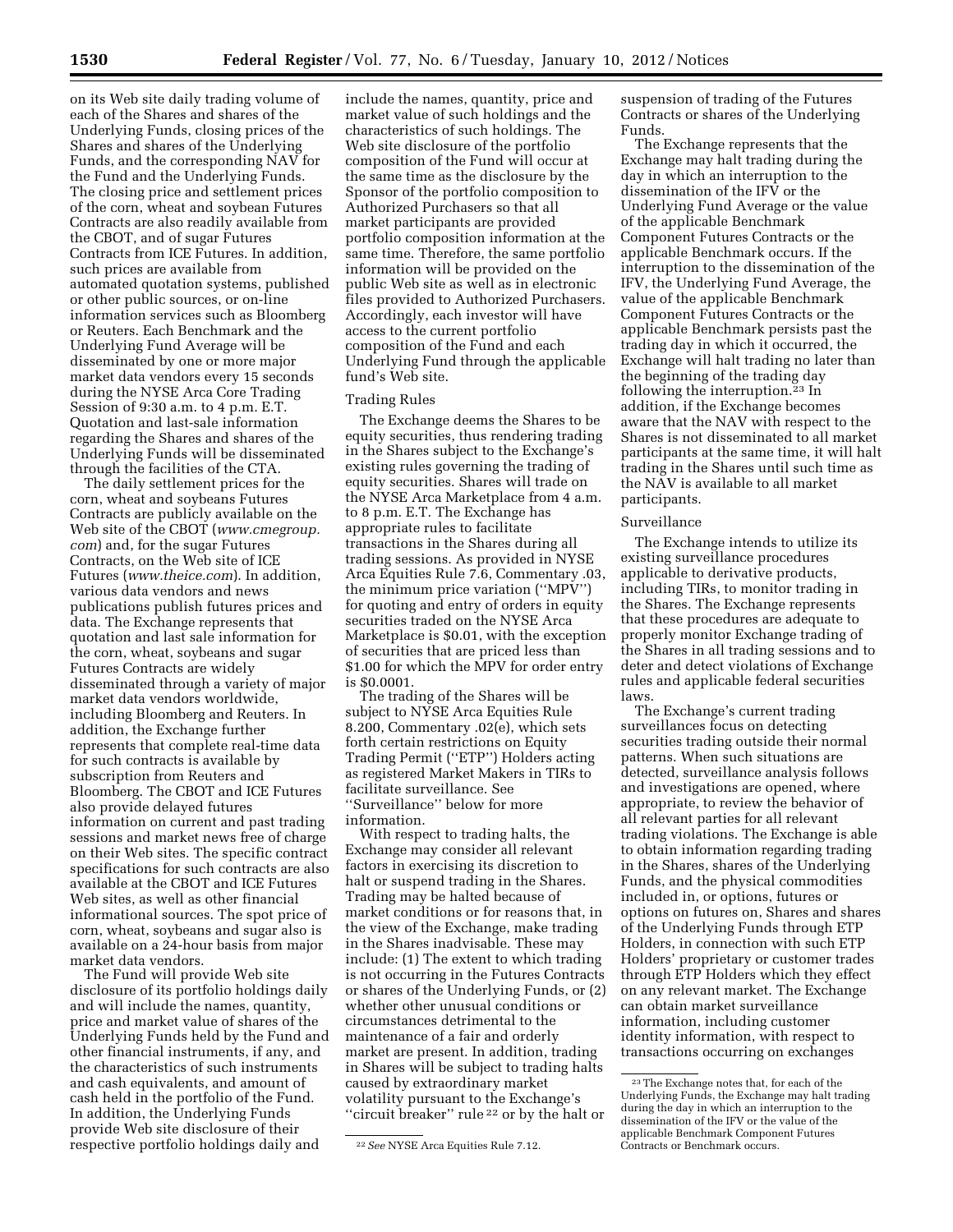that are members of the Intermarket Surveillance Group (''ISG'') or with which the Exchange has in place a comprehensive surveillance sharing agreement. With respect to the Underlying Funds, which are listed and traded on the Exchange, the Exchange can obtain market surveillance information from CBOT, NYMEX and ICE Futures, which are ISG members, and from Kansas City Board of Trade (''KCBT'') and Minneapolis Grain Exchange (''MGEX'') in that the Exchange has in place a comprehensive surveillance sharing agreement with KCBT and MGEX. A list of ISG members is available at *[www.isgportal.org.](http://www.isgportal.org)*24

In addition, to the extent that the Fund invests in Futures Contracts, not more than 10% of the weight of such Futures Contracts in the aggregate shall consist of components whose principal trading market is not a member of ISG or is a market with which the Exchange does not have a comprehensive surveillance sharing agreement.<sup>25</sup>

The Exchange also has a general policy prohibiting the distribution of material, non-public information by its employees.

#### Information Bulletin

Prior to the commencement of trading, the Exchange will inform its ETP Holders in an Information Bulletin of the special characteristics and risks associated with trading the Shares. Specifically, the Information Bulletin will discuss the following: (1) The risks involved in trading the Shares during the Opening and Late Trading Sessions when an updated IFV will not be calculated or publicly disseminated; (2) the procedures for purchases and redemptions of Shares in Creation Baskets and Redemption Baskets (and that Shares are not individually redeemable); (3) NYSE Arca Equities Rule 9.2(a), which imposes a duty of due diligence on its ETP Holders to learn the essential facts relating to every customer prior to trading the Shares; (4) how information regarding the IFV is disseminated; (5) the requirement that ETP Holders deliver a prospectus to investors purchasing newly issued Shares prior to or concurrently with the confirmation of a transaction; and (6) trading information.

In addition, the Information Bulletin will advise ETP Holders, prior to the commencement of trading, of the prospectus delivery requirements applicable to the Fund. The Exchange notes that investors purchasing Shares directly from the Fund will receive a prospectus. ETP Holders purchasing Shares from the Fund for resale to investors will deliver a prospectus to such investors. The Information Bulletin will also discuss any exemptive, noaction and interpretive relief granted by the Commission from any rules under the Act.

In addition, the Information Bulletin will reference that the Fund is subject to various fees and expenses described in the Registration Statement. The Information Bulletin will also reference that the CFTC has regulatory jurisdiction over the trading of corn, wheat, soybean and sugar futures contracts traded on U.S. markets.

The Information Bulletin will also disclose the trading hours of the Shares of the Fund and that the NAV for the Shares is calculated after 4 p.m. E.T. each trading day. The Bulletin will disclose that information about the Shares of the Fund is publicly available on the Fund's Web site.

#### 2. Statutory Basis

The basis under the Act for this proposed rule change is the requirement under Section 6(b)(5) 26 that an exchange have rules that are designed to prevent fraudulent and manipulative acts and practices, to promote just and equitable principles of trade, to remove impediments to, and perfect the mechanism of a free and open market and, in general, to protect investors and the public interest.

The Exchange believes that the proposed rule change is designed to prevent fraudulent and manipulative acts and practices in that the Shares will be listed and traded on the Exchange pursuant to the initial and continued listing criteria in NYSE Arca Equities Rule 8.200 and Commentary .02 thereto. The Exchange has in place surveillance procedures that are adequate to properly monitor trading in the Shares in all trading sessions and to deter and detect violations of Exchange rules and applicable federal securities laws. The Benchmark Component Futures Contracts are traded on futures exchanges that are members of ISG or with which the Exchange has in place a comprehensive surveillance sharing agreement. The closing price and

settlement prices of the Futures Contracts for corn, wheat and soybeans are readily available from the CBOT, and of Futures Contracts for sugar from ICE Futures. In addition, such prices are available from automated quotation systems, published or other public sources, or on-line information services such as Bloomberg or Reuters. Each Benchmark and the Underlying Fund Average will be disseminated by one or more major market data vendors every 15 seconds during the NYSE Arca Core Trading Session of 9:30 a.m. to 4 p.m. E.T. The Fund and the Underlying Funds will provide Web site disclosure of their portfolio holdings daily. Quotation and last-sale information regarding the Shares and shares of the Underlying Funds will be disseminated through the facilities of the CTA. The IFV for the Fund and the Underlying Funds will be widely disseminated on a per share basis by one or more major market data vendors every 15 seconds during the NYSE Arca Core Trading Session. The Exchange may halt trading during the day in which the interruption to the dissemination of the IFV or the Underlying Fund Average or the value of the applicable Benchmark Component Futures Contracts or the applicable Benchmark occurs. If the interruption to the dissemination of the IFV, or the Underlying Fund Average or the value of the applicable Benchmark Component Futures Contracts or the applicable Benchmark persists past the trading day in which it occurred, the Exchange will halt trading no later than the beginning of the trading day following the interruption. In addition, if the Exchange becomes aware that the NAV with respect to the Shares is not disseminated to all market participants at the same time, it will halt trading in the Shares until such time as the NAV is available to all market participants.

The proposed rule change is designed to promote just and equitable principles of trade and to protect investors and the public interest in that a large amount of information is publicly available regarding the Fund and the Shares, thereby promoting market transparency. The NAV per Share will be calculated daily and made available to all market participants at the same time. One or more major market data vendors will disseminate for the Fund and the Underlying Funds on a daily basis information with respect to the recent NAV per share and shares outstanding.

The proposed rule change is designed to perfect the mechanism of a free and open market and, in general, to protect investors and the public interest in that it will facilitate the listing and trading of an additional type of exchange-traded

<sup>24</sup>The Exchange notes that not all Futures Contracts may trade on markets that are members of ISG or with which the Exchange has in place a comprehensive surveillance sharing agreement.

<sup>&</sup>lt;sup>25</sup> The Exchange notes that, with respect to the Underlying Funds' Futures Contracts traded on exchanges, not more than 10% of the weight of such Futures Contracts in the aggregate shall consist of components whose principal trading market is not a member of ISG or is a market with which the Exchange does not have a comprehensive surveillance sharing agreement. 26 15 U.S.C. 78f(b)(5).